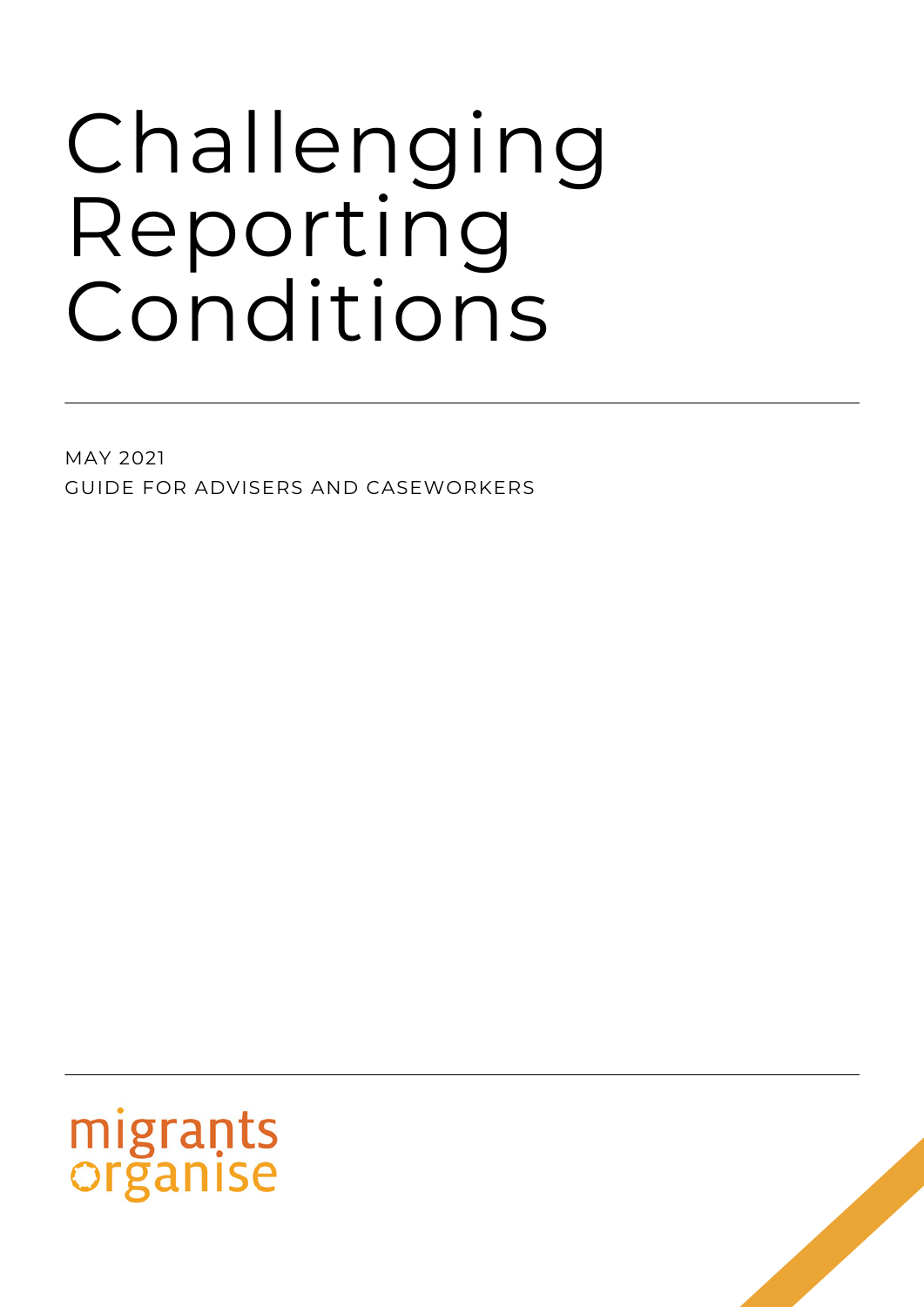This guide is written by Brian Dikoff, Legal Organiser at MIgrants Organise

This guide is not legal advice. Information and opinions provided do not address specific individual circumstances and are for informational purposes only. They do not constitute any form of legal advice and should not be relied on or treated as a substitute for specific advice relevant to particular circumstances and is not intended to be relied upon to make any specific decisions.

Requesting a variation of Bail Condition is considered immigration advice, so only accredited advisers (e.g. under the OISC or Law Society) can request for variation on behalf of someone else. Please refer to the section "What if you are not OISC accredited?" below if you are not an immigration adviser.

Migrants Organise Ltd Registered Charity No. 1077116 A Company Limited by Guarantee No. 3673737 2 Thorpe Close London W10 5XL Te. +44 (0)2089644815 [info@migrantsorganise.org](mailto:info@migrantsorganise.org) [www.migrantsorganise.org](http://www.migrantsorganise.org/) @migrantsorg

Published by Migrants Organise Ltd in May 2021

This document is copyright ©Migrants Organise Ltd. Some rights reserved.

Migrants Organise wants to encourage the circulation of its work as widely as possible while retaining the copyright. We have an open access policy which enables anyone to access its content online without charge. Anyone can download, save, perform or distribute this work in any format, including translation, without written permission. This is subject to the terms of the Creative Commons Licence Deed: Attribution-Non-Commercial-No Derivative Works 2.0 UK: England & Wales. Its main conditions are:

- You are free to copy, distribute, display and perform the work;
- You must give the original author credit;
- You may not use this work for commercial purposes;
- You may not alter, transform, or build upon this work.
- You are welcome to ask Migrants Organise for permission to use this work for purposes other than those covered by the licence.

We are grateful to Creative Commons for its work and its approach to copyright. For more information, please go to [www.creativecommons.org](http://www.creativecommons.org/)

2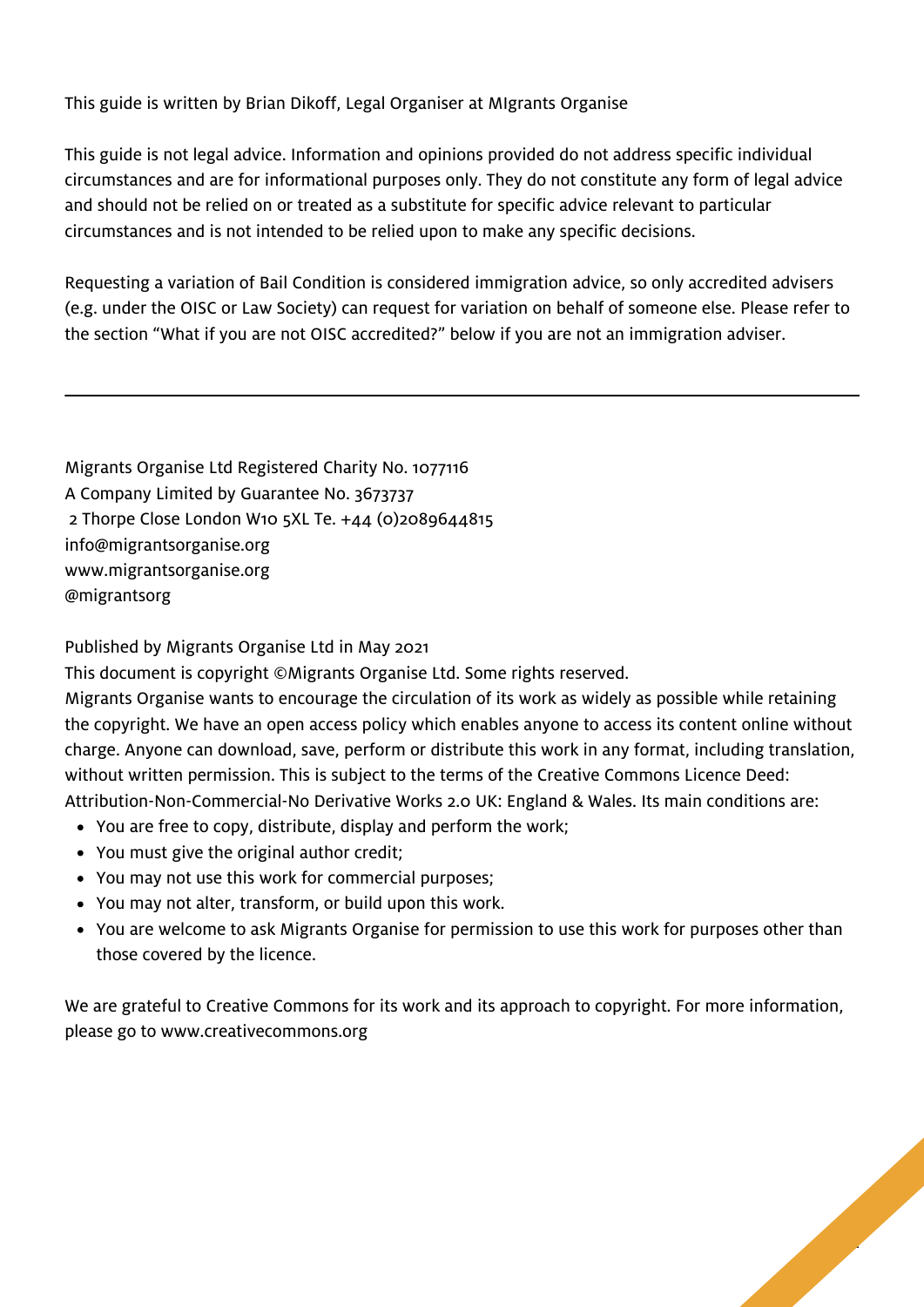## Help Us Challenge Reporting Condition!

Reporting conditions are unnecessary and can be extremely burdensome. Many migrants have to report for years on end while they fight for their immigration status. We hope that this guide will be a useful resource to challenge reporting for individual cases and also to support people to report safely and know their rights.

However, we also firmly believe that efforts to support people reporting and working to challenge individual cases of reporting conditions should sit within an abolitionist framework to dismantle the current system of border controls and policing of migrant communities. We believe that reporting conditions are an act of violence and should be abolished in their entirety.

Join our Abolish [Reporting](https://detention.org.uk/abolish-reporting/) campaign, led by people currently reporting and get involved

Reporting conditions are just one of the many ways in which asylum seekers and migrants are unable to live a dignified life and are part of the brutal Hostile Environment Immigration policy which inflicts violence on our communities. Join our movement to demand a Fair Immigration Movement.

Sign our [Charter](https://firmcharter.org.uk/) now!

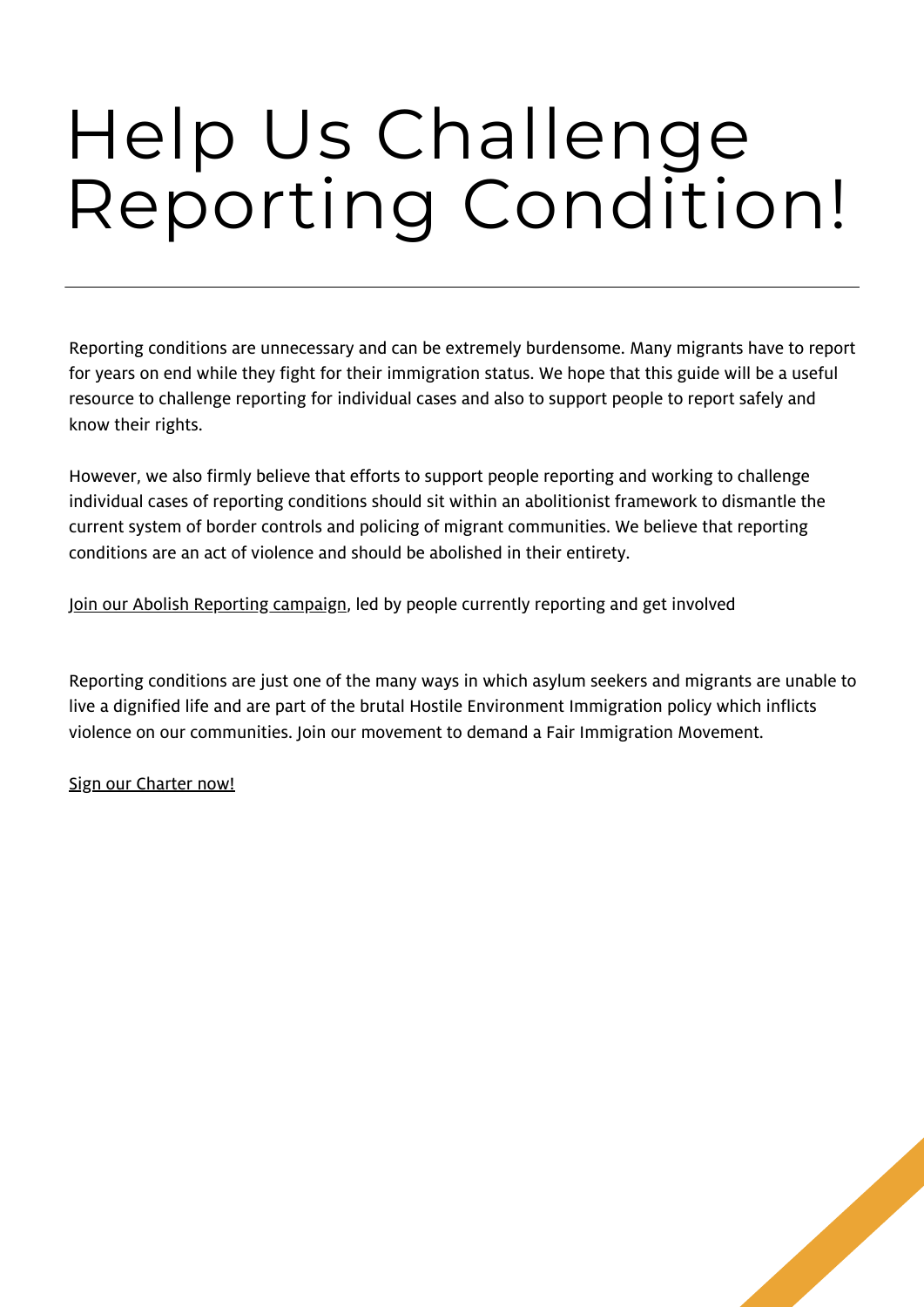#### Background-What is Reporting Condition?

- Under the immigration Act 2016, the Secretary of State has the power to grant immigration bail if a person is detained or 'liable' to be detained (which is interpreted broadly). The concept of immigration bail replaced and consolidated the previous concept of temporary admission and temporary release.
- When someone is granted immigration bail, the immigration Act 2016 requires at least one condition to be imposed such as no study condition, residence condition, electronic tagging, etc.
- Importantly, however, Immigration Act 2016 also provides that the Secretary of State can impose "any other condition that she deems appropriate"
- Reporting conditions seem to be used very frequently, we believe, almost in a blanket way. It is however important to note that there is no duty to impose reporting conditions: the secretary of state just has to impose one bail condition, whatever that may be.
- The Home Office has produced additional policy on how to implement reporting condition during the current COVID pandemic (see below)
- Individuals identified as suitable for face-to-face reporting may be asked to resume reporting.
- Individuals are supposed to follow Home Office's instructions many were told that their reporting condition was suspended due to the pandemic and if they have not been further contacted, then they do not need to report.

COVID and Reporting Condition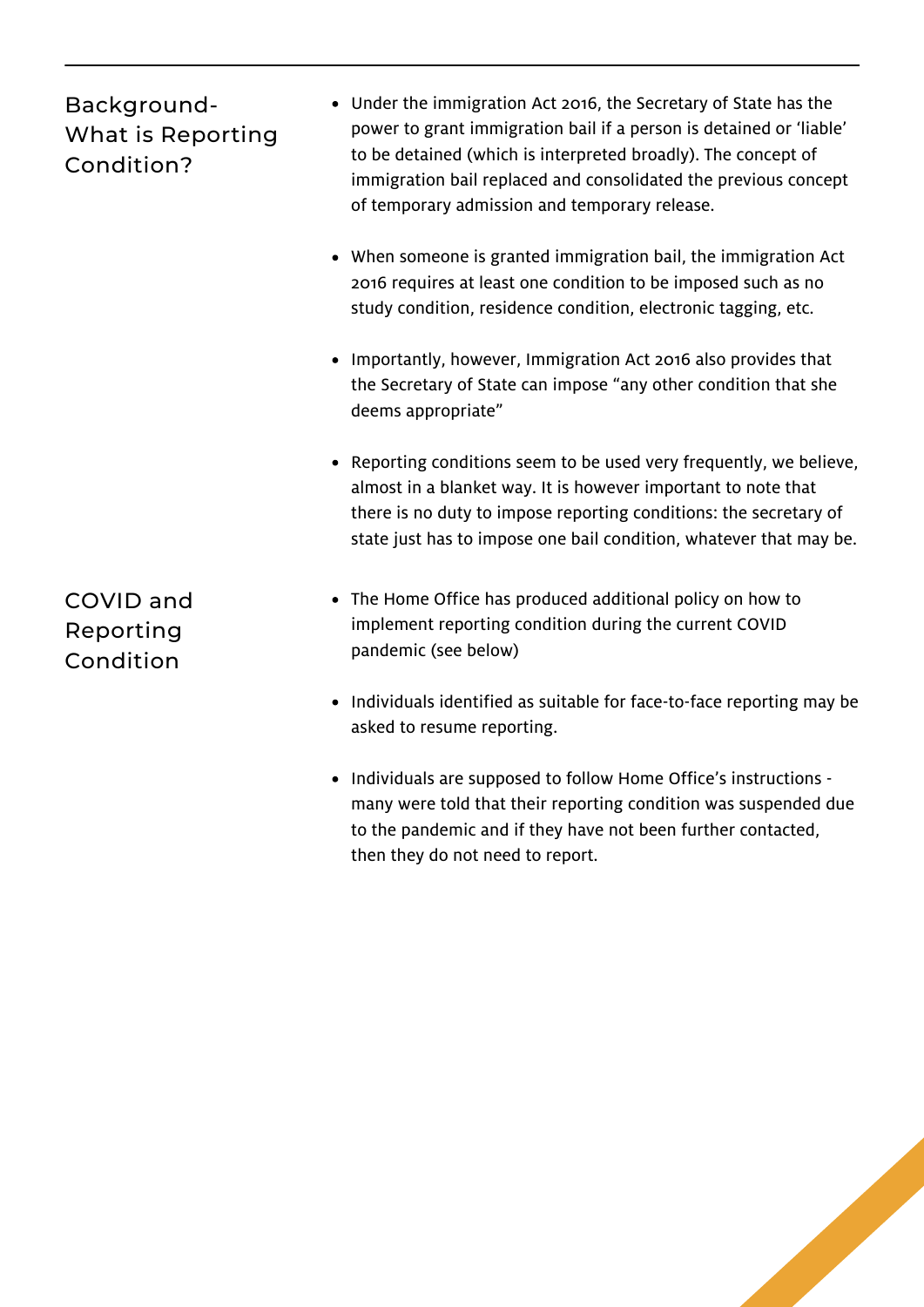#### COVID and Reporting Condition

[Immigration](https://assets.publishing.service.gov.uk/government/uploads/system/uploads/attachment_data/file/952910/immigration-bail-v7.0-gov-uk.pdf) Bail, v 7.0, published 15 January 2021.

- The Immigration Bail policy is the Home Office's overarching policy and guidance on the immigration bail framework under the Immigration Act 2016.
- It provides the aim of the bail condition regime and provides guidance on the different bail conditions which are available and when the Home Office is supposed to impose them (and which condition to impose)

#### Reporting and offender [management](https://assets.publishing.service.gov.uk/government/uploads/system/uploads/attachment_data/file/919794/reporting-and-offender-management-v3.0-ext.pdf) policy, v 3.0, published 19 March 2019

- The reporting and offender management policy provides the main guidance on imposing and implementing reporting conditions.
- Once reporting conditions are set, this policy should be referred to when deciding on issue of location of reporting, frequency, support and reasonable adjustments.

Reporting and offender [management](https://assets.publishing.service.gov.uk/government/uploads/system/uploads/attachment_data/file/955432/rom-interim-guidance-v2.0-gov-uk.pdf) – interim guidance, v 2.0., 25 January 2021

This interim guidance provides additional guidance on implementing reporting conditions during the COVID-19 pandemic. Specifically it provides guidance on how to identify cases which are suitable for face-to-face reporting during the pandemic.

Note that below are the most up to date relevant policies at the time this guide is published in May 2005. Please check GOV.UK website for more recent iterations of the policies.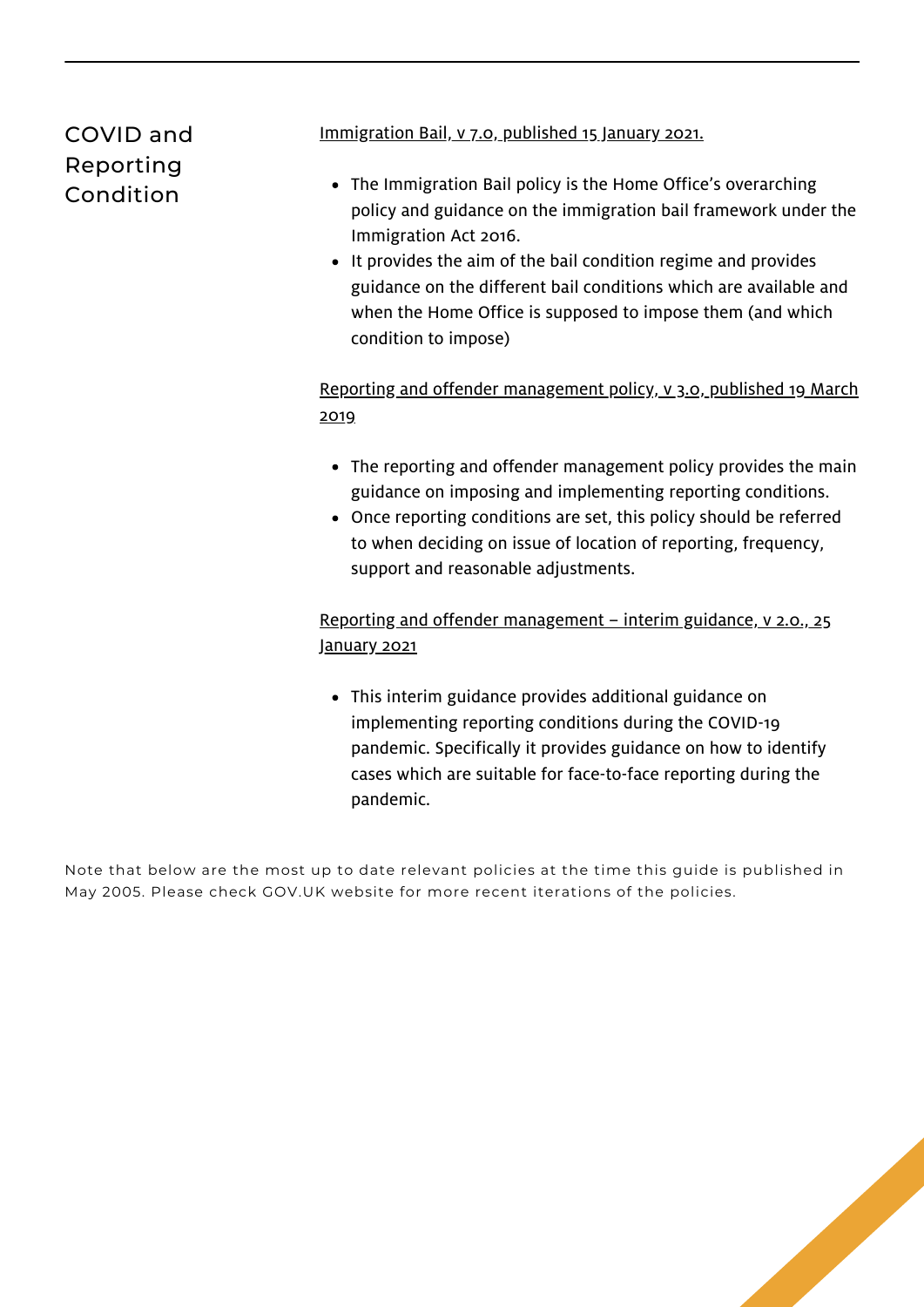## Is Reporting an Appropriate Condition?

Note: In this document we use the term 'a reporting condition' to refer to the requirement to report or sign at a Home Office or other premises regularly (occasionally, this is a police station or other government building). We use this language as reporting is one of several possible 'conditions'. When you see 'A Reporting Condition' this is referring to what some call simply 'reporting' or 'signing'.

When thinking about reporting, the first thing to ask: is this reporting condition appropriate? Below is a list of step by step questions that should be considered to answer this question.

#### 1. Should the Person be on Immigration Bail?

Generally speaking, a person can only be put on immigration bail if they do not have any leave to remain, e.g. if they are an asylum seeker or an overstayer, regardless of whether they have a pending application.

- Sometimes a person might still be asked to report even after they have been granted status, for example due to administrative error or delays.
- Before Brexit, EEA citizens and family members with automatic rights to reside were particularly prone to be put on immigration bail wrongly. This is because they often do not have any clear proof of their status in the UK
- It remains to be seen whether issues will arise in relation to individuals with pre-settled or settled status, particularly given the lack of physical proof of status.

A person should also only be put on immigration bail if they have the requisite mental capacity (under the Mental Capacity Act 2005) to comply with the conditions imposed

- This issue surfaced in the [case](https://www.gardencourtchambers.co.uk/news/home-office-admits-unlawful-detention-of-mentally-ill-man) of KDE concerning a very mentally unwell man who was unlawfully detained and subjected to reporting conditions.
- A settlement however was reached and therefore the High Court did not adjudicate on this matter
- We however believe that there are strong arguments that it is unlawful for the Home Office to put a person on bail when they lack mental capacity to comply with a bail condition.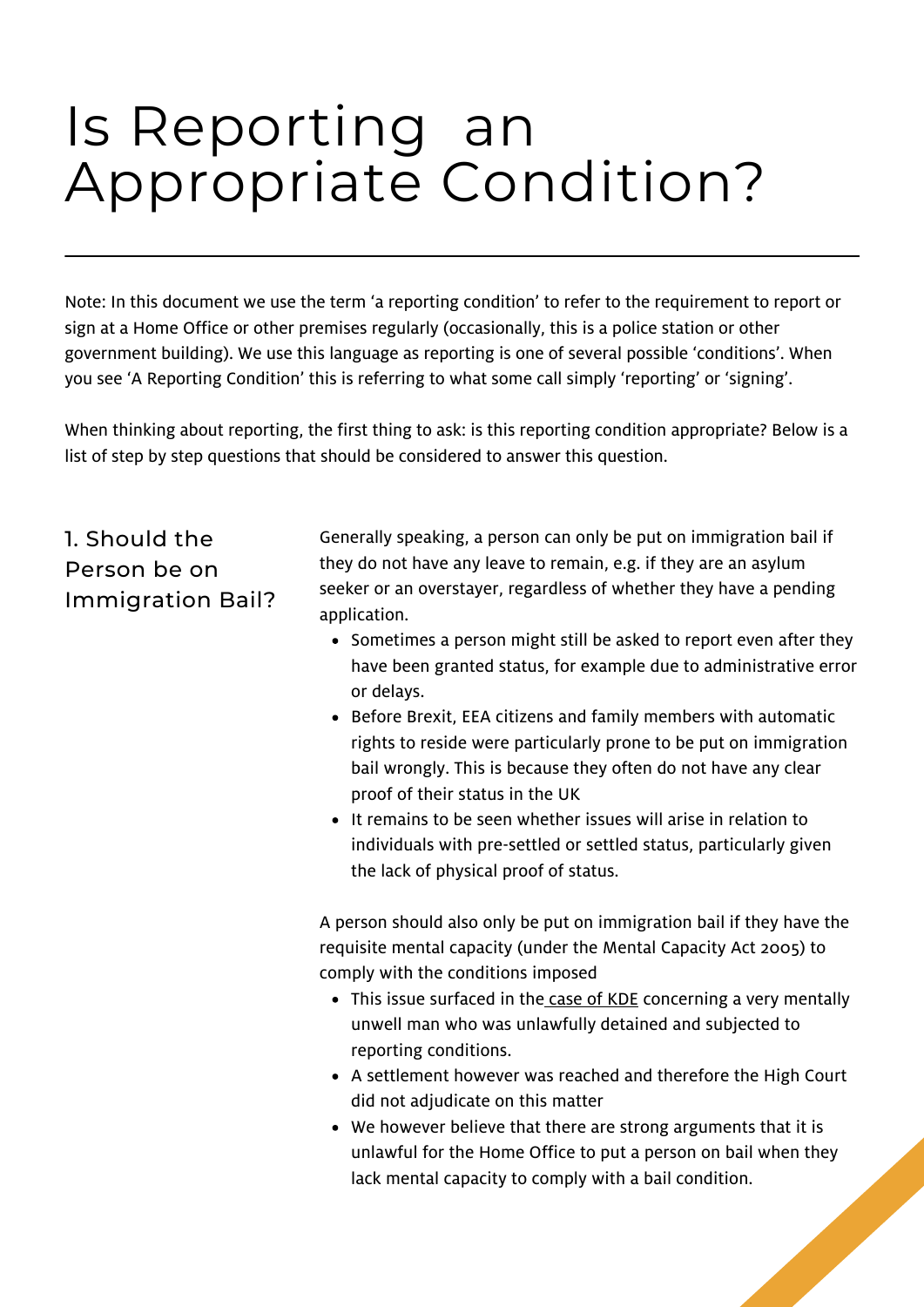#### 2. What Conditions are Imposed?

Individuals put on bail will be given a BAIL 201 form, which will include the details of the condition imposed. Everyone who has been put on temporary release or admission will also automatically be on Bail (i.e. those who have been given an IS96 form). The BAIL201 form could also be found in the Home Office's Subject Access Request file or contact can be made to the relevant reporting centre.

If the client does not know what bail condition has been imposed and/or has not been complying with the condition as requested (e.g. has not been reporting), priority should be given to assisting the client on their substantive immigration case. In other words, the client should first obtain immigration advice on their options, secure funding and obtain legal representation before dealing with the issue of bail condition

3. Should Reporting be Imposed in the First Place?

As mentioned, when a person is put on immigration bail, the Home Office has to impose at least one bail condition. Reporting condition is however only one option, others being no working, residency condition, no study condition, etc. The Secretary of State also has a wide discretion to impose any other condition which she deems appropriate. The current immigration bail policy does not provide much guidance on how to choose which condition to impose.

It is therefore important to consider firstly whether there are other more appropriate immigration bail conditions.

Two things are relevant here

- 1. Vulnerability of the client. When assessing whether a reporting condition is appropriate, considerations must be made to the vulnerability and personal circumstances of the client. For example:
	- a. Individuals with disabilities might not be able to withstand the journey to reporting centres.
	- b. It might not be safe for victims of trafficking to travel to reporting centres
	- c. Individuals with children might struggle to find child care or it might not be appropriate for them to bring their children to report when they have to queue for hours. Their children might have disabilities.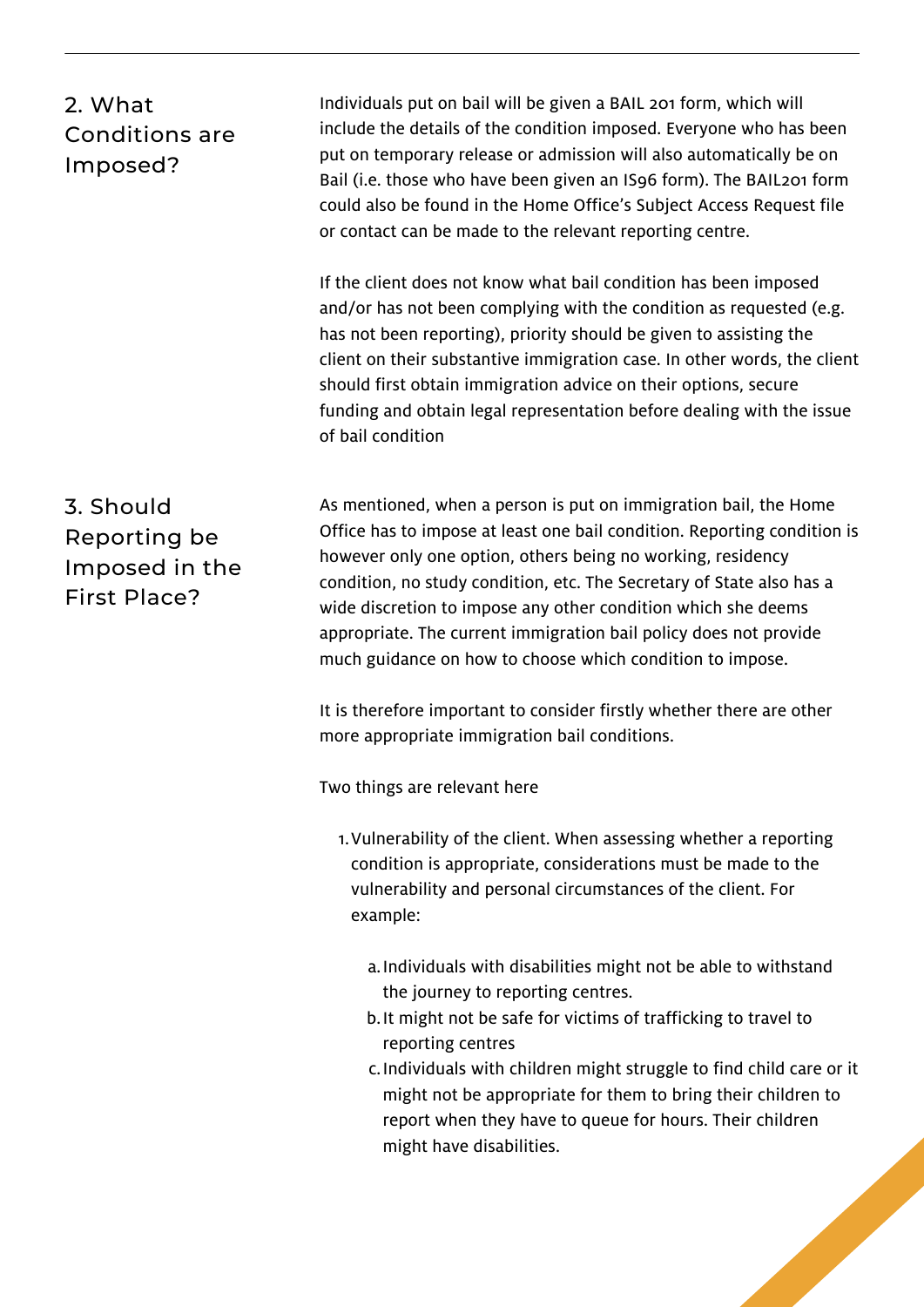|                                                                         | 2. Aim of bail condition. More widely, considerations can be made<br>to the aim of bail condition itself, as per the Home Office bail<br>policy guidance:                                                                                                                                                                                                                                          |
|-------------------------------------------------------------------------|----------------------------------------------------------------------------------------------------------------------------------------------------------------------------------------------------------------------------------------------------------------------------------------------------------------------------------------------------------------------------------------------------|
|                                                                         | • Enable the Home Office to maintain appropriate levels of<br>contact with the individual<br>• reduce the risk of non-compliance, including absconding<br>• minimise potential delay in the Home Office becoming aware<br>of any noncompliance                                                                                                                                                     |
|                                                                         | Take as an example, an individual is already represented by an<br>immigration solicitor and is fully supported by social services<br>under the Care Act. In such a case, the purpose of imposing a<br>reporting condition can be questioned. Home Office can easily<br>maintain contact with the individual through the solicitor or social<br>services, and there is very low risk of absconding. |
|                                                                         | Arguments based on vulnerability will often be much stronger given<br>that the Home Office has a clear safeguarding duty as well as duties<br>under the Equality Act 2010.                                                                                                                                                                                                                         |
|                                                                         | However arguments which question the purpose and aim of reporting<br>conditions should also still be put forward. It might be useful for<br>example, to show irrationality or unreasonableness on the part of the<br>Home Office.                                                                                                                                                                  |
| 4. Is the Specific<br>Reporting<br>Condition<br>Imposed<br>Appropriate? | Regardless of the above, a reporting condition can become<br>inappropriate if it's too burdensome, there are $4$ things to consider                                                                                                                                                                                                                                                                |
|                                                                         | 1. Frequency of reporting condition<br>2. Distance to reporting centre.<br>3. Financial assistance (transport or childcare cost)<br>4. Availability reasonable adjustments                                                                                                                                                                                                                         |
|                                                                         | For example, if the reporting condition requires a person to report<br>every single day at 8 am, at a reporting centre which is 2 hours away<br>on public transport, then that reporting condition is likely to be<br>inappropriate for any individual.                                                                                                                                            |
|                                                                         | It might also be that a reporting condition can only be appropriate if<br>there is a reasonable adjustment. For example, a person with physical                                                                                                                                                                                                                                                    |

Please refer further to the specific section in the Reporting and Offender Management policy. It is important to always check the policy every time given that the Home Office might update it or make amendments. We recommend that in the letter, specific and explicit reference be made to the relevant part of the policy (e.g. copy-pasting it to the letter)

disability should not be required to queue.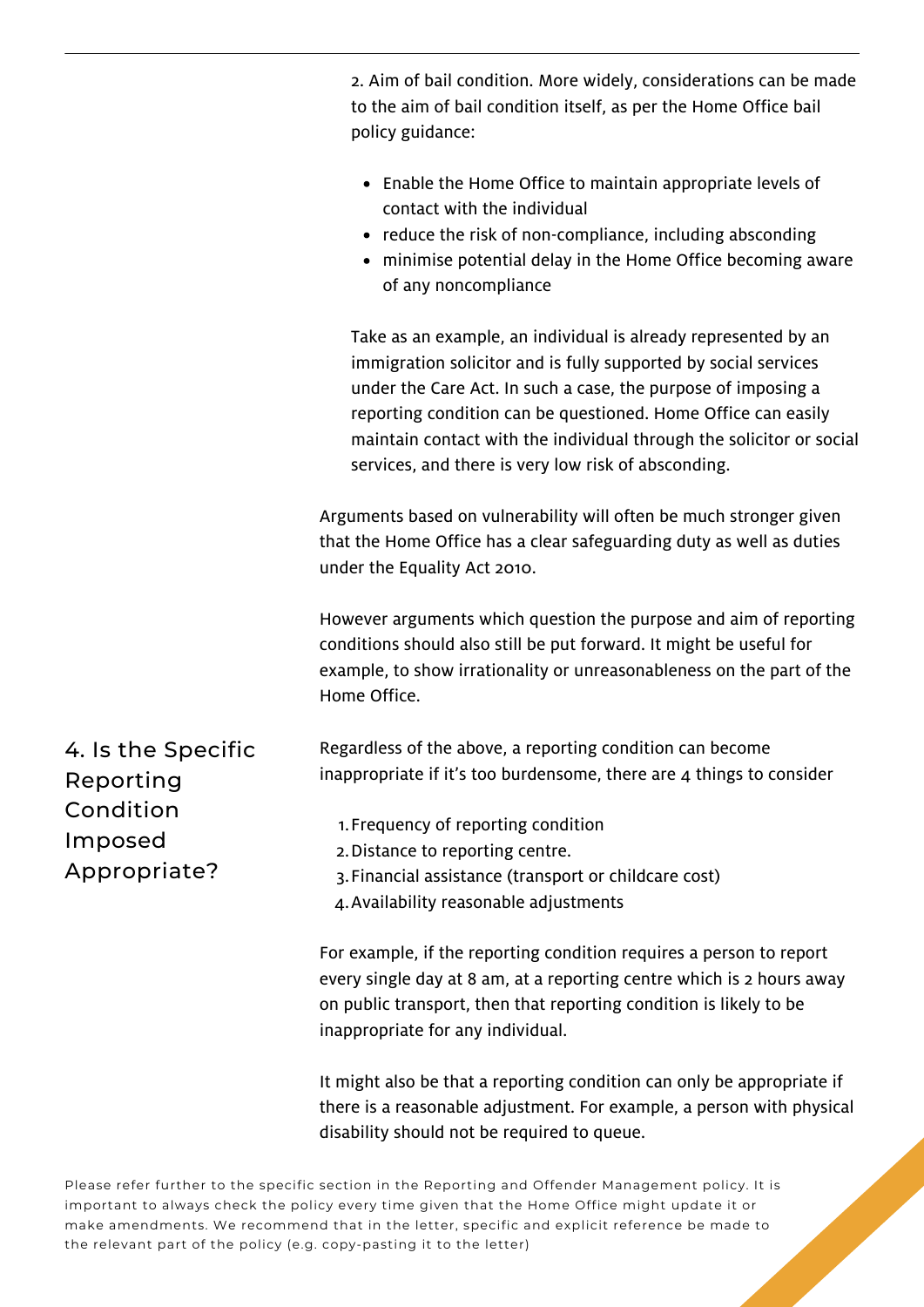#### Reporting Conditions and COVID Pandemic

Many [individuals](http://www.migrantsorganise.org/?p=29005) were asked to stop reporting due to the COVID pandemic. They should follow Home Office's guidelines and they do not need to resume face to face reporting unless explicitly told to do so.

- They can update their contact information by emailing or calling relevant reporting centre
- The Home Office's interim guidance on reporting during COVID put emphasis on face to face reporting only for the following categories

(a) foreign national offenders (FNOs)/High Harm/Special Immigration Appeals Commission (SIAC) or other security cases. Persons who are on Restricted Leave. (b) those who have shown a willingness to return home voluntarily and where reporting will aid the process of return (c) those who have not returned home and who have not engaged with our Voluntary Return programme – including delivery of a Detention on Reporting (DOR)

(d) those identified for removal

The guidance is clear in saying that if an individual is outside the four categories above, they generally should not be reporting. If they are then this should be immediately challenged.

- Likewise vulnerable individuals (such as those who are "clinically vulnerable") should not be reporting either
- If an individual falls within the four categories above, but is also vulnerable (or living with someone who is), the guidance states that consideration will be given on a case by case basis.
- Requests to stop reporting should be made in this case, considering the factors mentioned above.

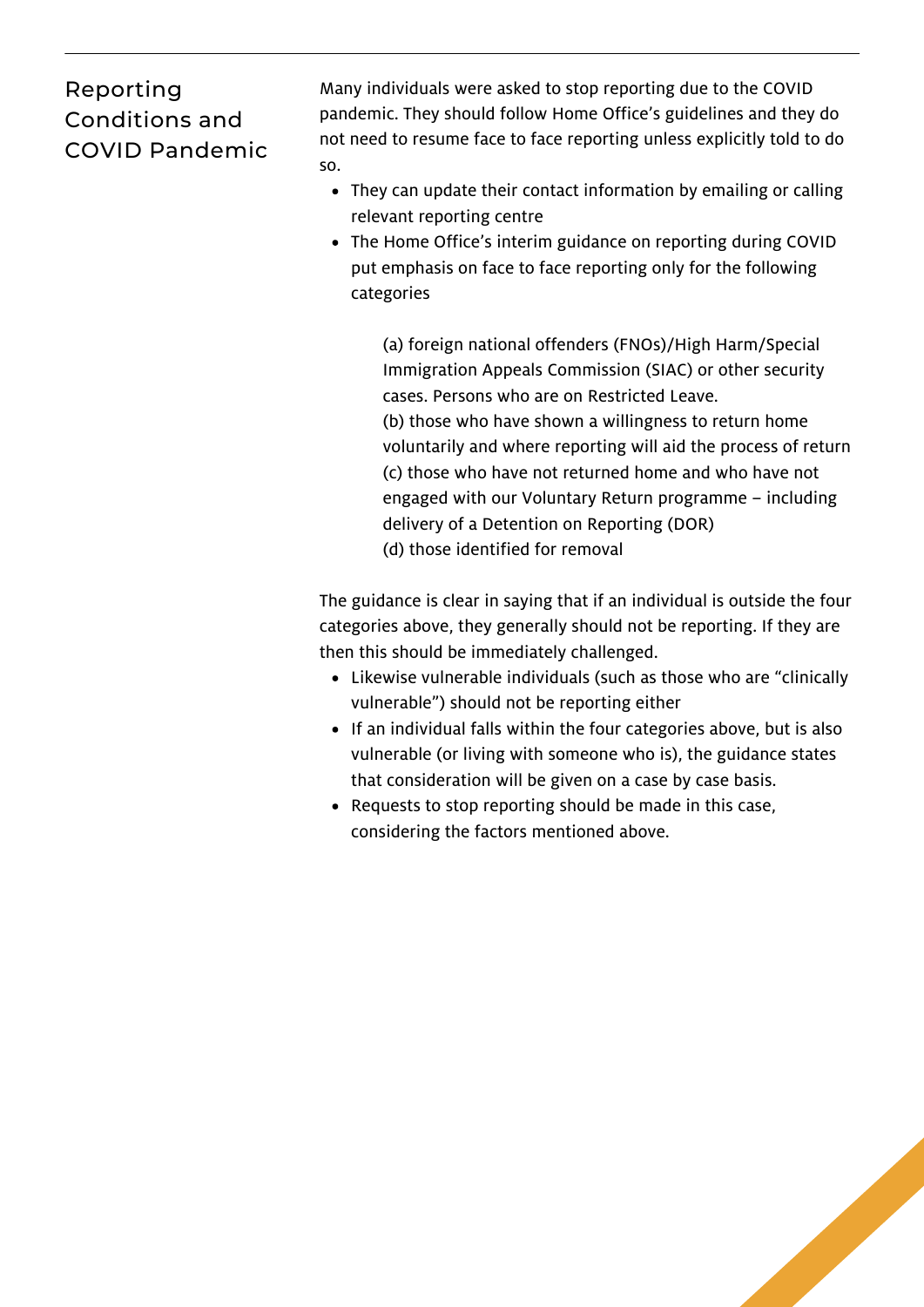### Steps to Challenge Inappropriate Reporting Condition

If after going through the questions above you believe that the reporting condition is inappropriate, then this needs to be challenged. Below are the steps that needs to be taken to do so

| 1. Discuss Issue<br>with Immigration<br>Representative<br>who is Dealing<br>with Substantive | It is important that immigration representatives who are dealing with<br>the substantive immigration case are involved when challenging a<br>reporting condition. In most cases, they should be the one assisting<br>the client with the issue with the reporting condition, particularly if<br>the case is legally aided. |
|----------------------------------------------------------------------------------------------|----------------------------------------------------------------------------------------------------------------------------------------------------------------------------------------------------------------------------------------------------------------------------------------------------------------------------|
| Case                                                                                         | If this is not possible, then at the very least the immigration<br>representatives should have a chance to look through and comment<br>on any requests made to the Home Office. This is to ensure that all of<br>the information provided to the Home Office is consistent.                                                |
| 2. Obtain Evidence                                                                           | A request to stop or vary a reporting condition should be evidenced as<br>much as possible, particularly if it relies on the person's vulnerabilities<br>or disabilities.                                                                                                                                                  |
|                                                                                              | Requests can be made to the person's GP, health professionals or<br>social worker for example, to provide a supporting letter. Be aware<br>that GP surgeries at times ask for payment for supporting letters.<br>Some would consider waiving this charge if the circumstances are<br>explained.                            |
|                                                                                              | Likewise if the request is to ask for financial support, then a google<br>map screenshot of the distance between the person's address and the<br>reporting centre might be helpful.                                                                                                                                        |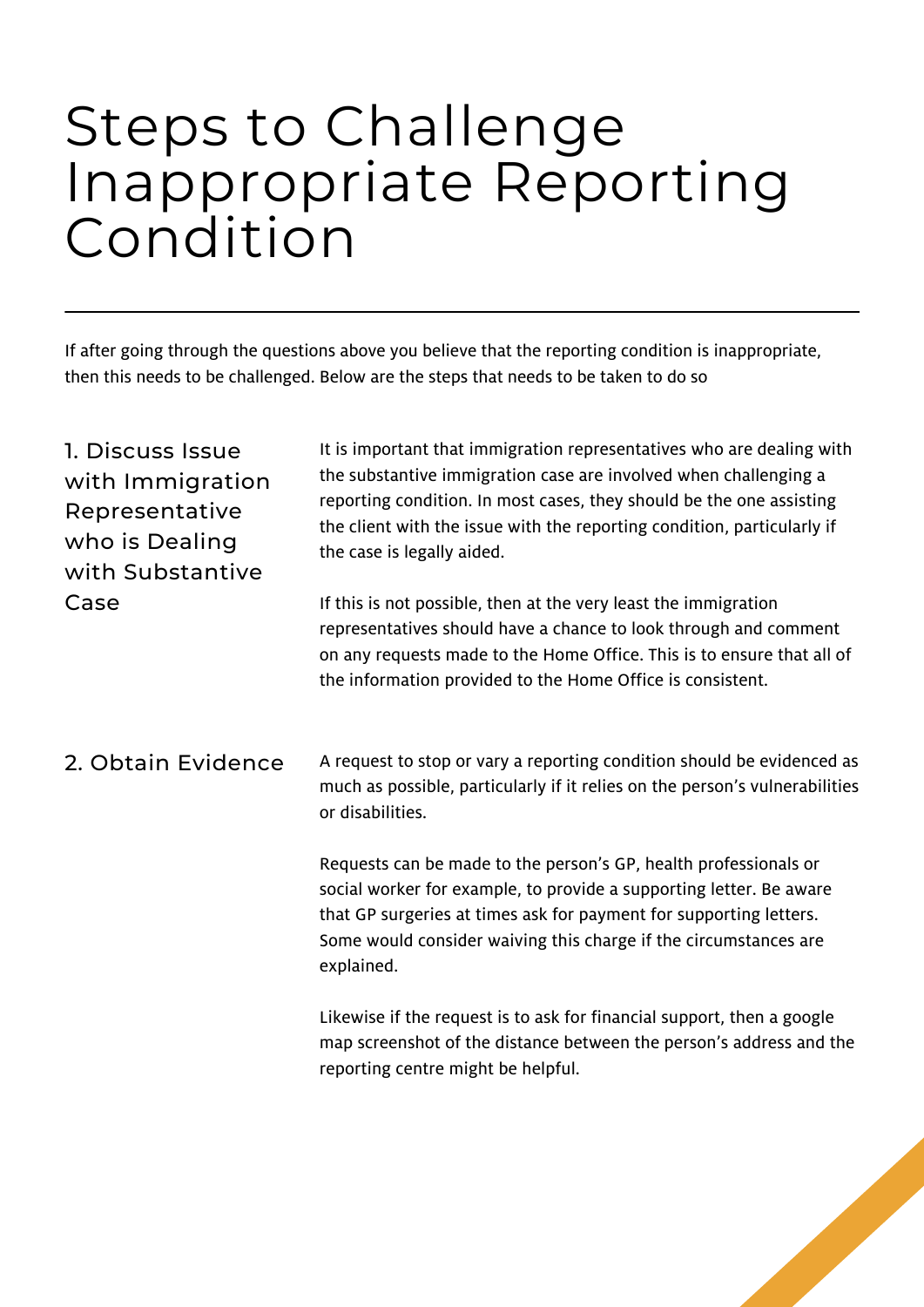| 3. Send request to<br>the Home Office:<br>ask for BAIL406<br>and provide<br>deadline | Requests should be sent to the relevant reporting centres. Their<br>contact details can be found here.                                                                                                                                                                                                                                                                                                                                                                                                                                        |
|--------------------------------------------------------------------------------------|-----------------------------------------------------------------------------------------------------------------------------------------------------------------------------------------------------------------------------------------------------------------------------------------------------------------------------------------------------------------------------------------------------------------------------------------------------------------------------------------------------------------------------------------------|
|                                                                                      | The Home Office immigraiton bail policy states that any refusal to<br>vary a bail condition should be done using the BAIL406 forms.<br>However in practice, this seems to be rarely done. Instead the Home<br>Office often does not respond to requests or provide their decision<br>orally and informally to the person during their next reporting event.<br>Explicit requests should therefore be made to ask the Home Office to<br>issue a BAIL406 if the request is refused or reissue the BAIL201 form<br>to reflect the new condition. |
|                                                                                      | If the request raises safeguarding concern / is urgent, the<br>safeguarding team can also be included.                                                                                                                                                                                                                                                                                                                                                                                                                                        |
|                                                                                      | Providing a deadline for the Home Office to respond is also always<br>useful. This depends on the urgency of the situation such as whether<br>the person can still attend the next scheduled reporting event. In<br>general however, it would be reasonable to provide the Home Office 2<br>weeks to respond to the initial request, and further 3-5 days to<br>respond to a follow up request.                                                                                                                                               |
| 4. Refer to a Public<br>Law Solicitor for a<br><b>Judicial Review</b><br>challenge   | Should the Home Office refuse the request or, which happens more<br>often, fails to respond after a given deadline, the case can be referred<br>to a public law solicitor for a challenge.                                                                                                                                                                                                                                                                                                                                                    |
|                                                                                      | Some immigration solicitors (or their firm) carry out public law work<br>as well and therefore might be able to also assist.<br>Legal aid will be available (subject to merits and financial assessment<br>by the solicitor)                                                                                                                                                                                                                                                                                                                  |